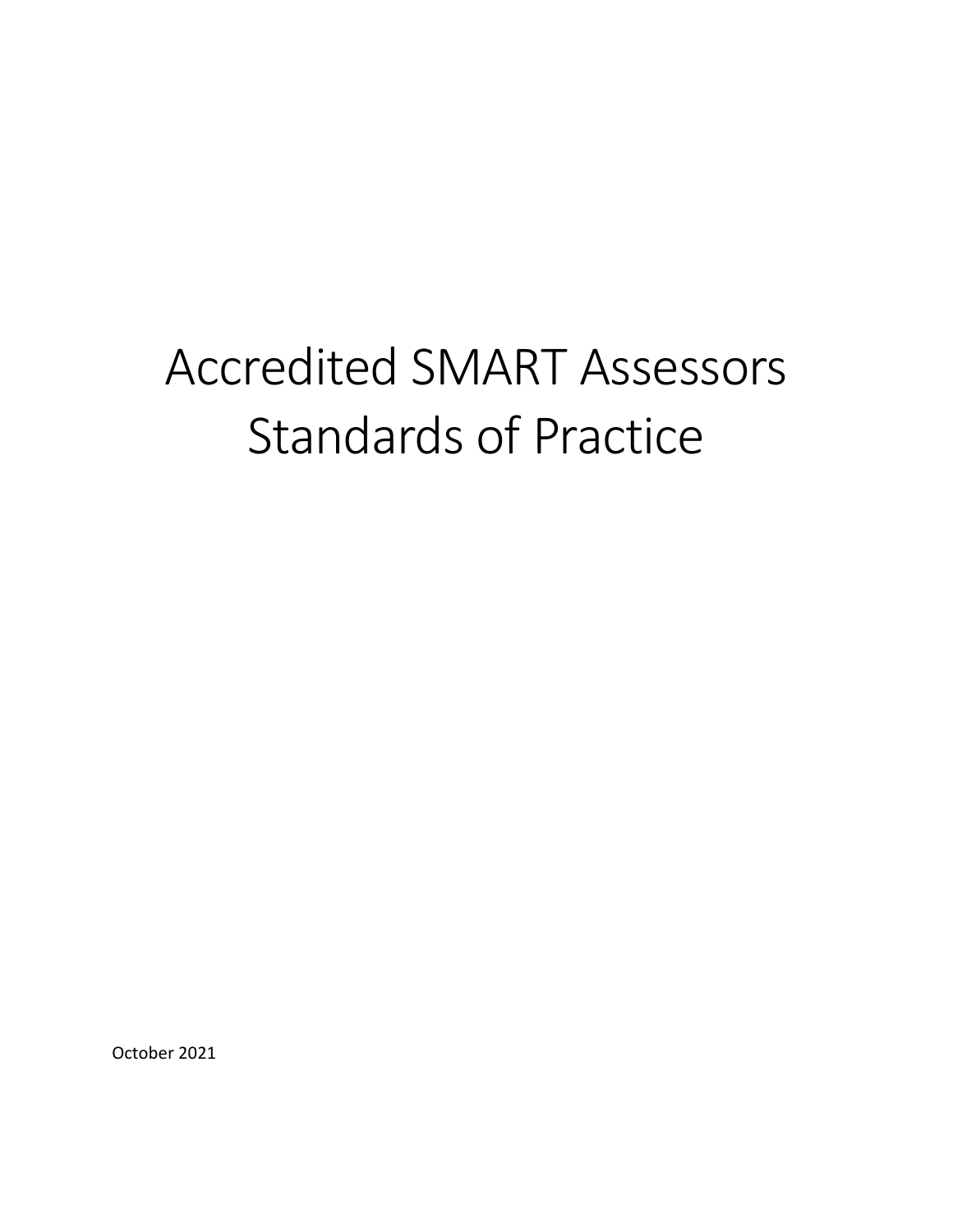# **CONTENTS**

| 1. Accredited SMART Assessors Standards of Practice: Overview | 3 |
|---------------------------------------------------------------|---|
| 2. Accredited SMART Assessors                                 | 4 |
| 3. SMART Assessment Required Components                       | 4 |
| 4. SMART Report                                               | 5 |
| 5. SMART Intervention and Management Review                   | 5 |
| 6. Failure to Comply with SMART Standards                     | 6 |

# **Accredited SMART Assessors Standards of Practice**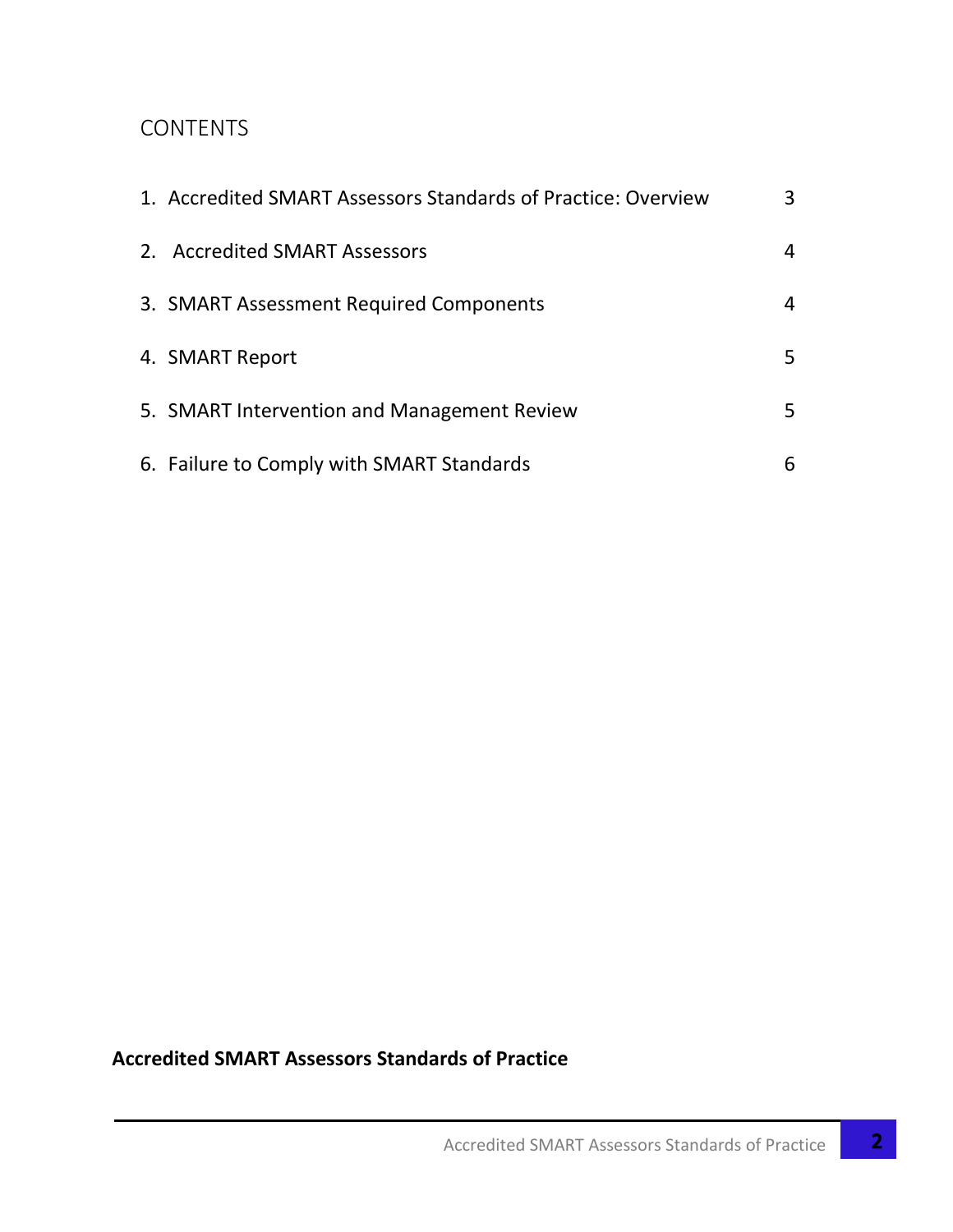#### **1. Overview**

An accredited SMART assessor will have met specific standards through the accreditation process. Once the assessor has reached the accreditation standards, there are certain criteria which need to be fulfilled to ensure that the high caliber of SMART assessment is maintained.

The Accredited SMART Assessors Standards of Practice will be displayed on the following websites: www.rhn.org.uk (Royal Hospital for Neuro-disability) and [www.gteconsultants.com](http://www.gteconsultants.com/) (Gill-Thwaites & Elliott Consultants Ltd). This will ensure that the Lawyers, Case Manager, Care Commissioners, Lead Physicians, Families and anyone involved in the client's care will have a clear understanding of the expected quality and detail of the SMART assessment, report and treatment intervention. It is the accredited SMART assessor's responsibility to maintain their accreditation.

Failure to meet these standards on the part of the accredited SMART assessor could contravene the individual's professional code of conduct and result in the potential withdrawal of their accreditation as a SMART assessor.

It is recognised that the SMART assessment and SMART report are used for a range of purposes and settings with a wide spectrum of service resources. It is assumed that the accredited SMART assessor will use their clinical reasoning to clearly justify if there are situations which require specific additions to the SMART format, and for transparency, these should be clearly documented within the report. The SMART standards are to be adhered to in addition to the Health and Care Professions Council (HCPC) or profession-specific standards.

 $\overline{\mathbf{3}}$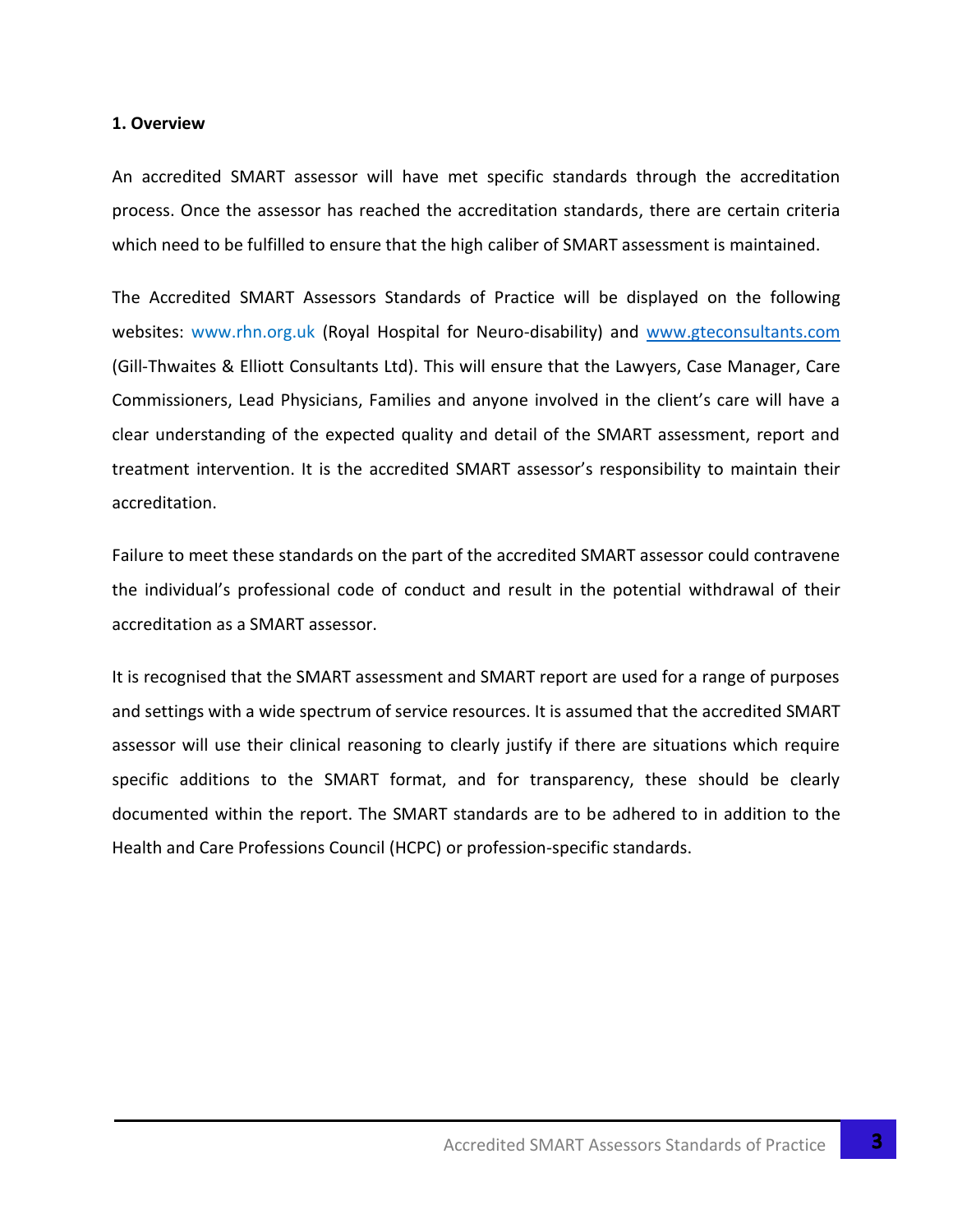## **2. Accredited SMART Assessors**

The accredited SMART assessor will:

**2.1.** Ensure that their SMART **accreditation is up to date** while using SMART as an assessment tool.

**2.2.** Guarantee that **contact information is up to date** on the SMART assessors' database so that they can be kept informed of any SMART developments.

**2.3.** Ensure that any **reports produced are current**, including all new SMART developments and standards.

**2.4. Apply** their **full SMART accreditation number to all SMART reports**, intervention plan and management strategy and other relevant documents. Where they are in the process of becoming accredited, this must be fully displayed on the report.

**2.5.** Not refer to any assessment or intervention plan and management strategy as SMART unless the **full SMART, following the standardised process, has been completed.** 

**2.6.** Ensure that they have an **up-to-date knowledge of research** underpinning the assessment and intervention with an individual with a Prolonged Disorder of Consciousness.

**2.7.** Be **fully conversant** with the current **Royal College of Physicians National Clinical Guidelines for Prolonged Disorders of Consciousness**.

#### **3. SMART Assessment Required Components**

To ensure a complete SMART assessment is conducted, the accredited SMART assessor will:

#### **3.1** Complete **INV 1 SMART SPEC per Session**

#### **3.2.** Conduct a full **SMART Behavioural Observation Assessment INV 2**

**3..** Conduct a comprehensive **SMART Sensory Assessment INV 3** including all the appropriate techniques.

**3.4.** Interview all relevant family, team and carers, where possible, for full completion of the **SMART Informs INV 5.** Where a direct interview is not possible, the assessor should discuss

4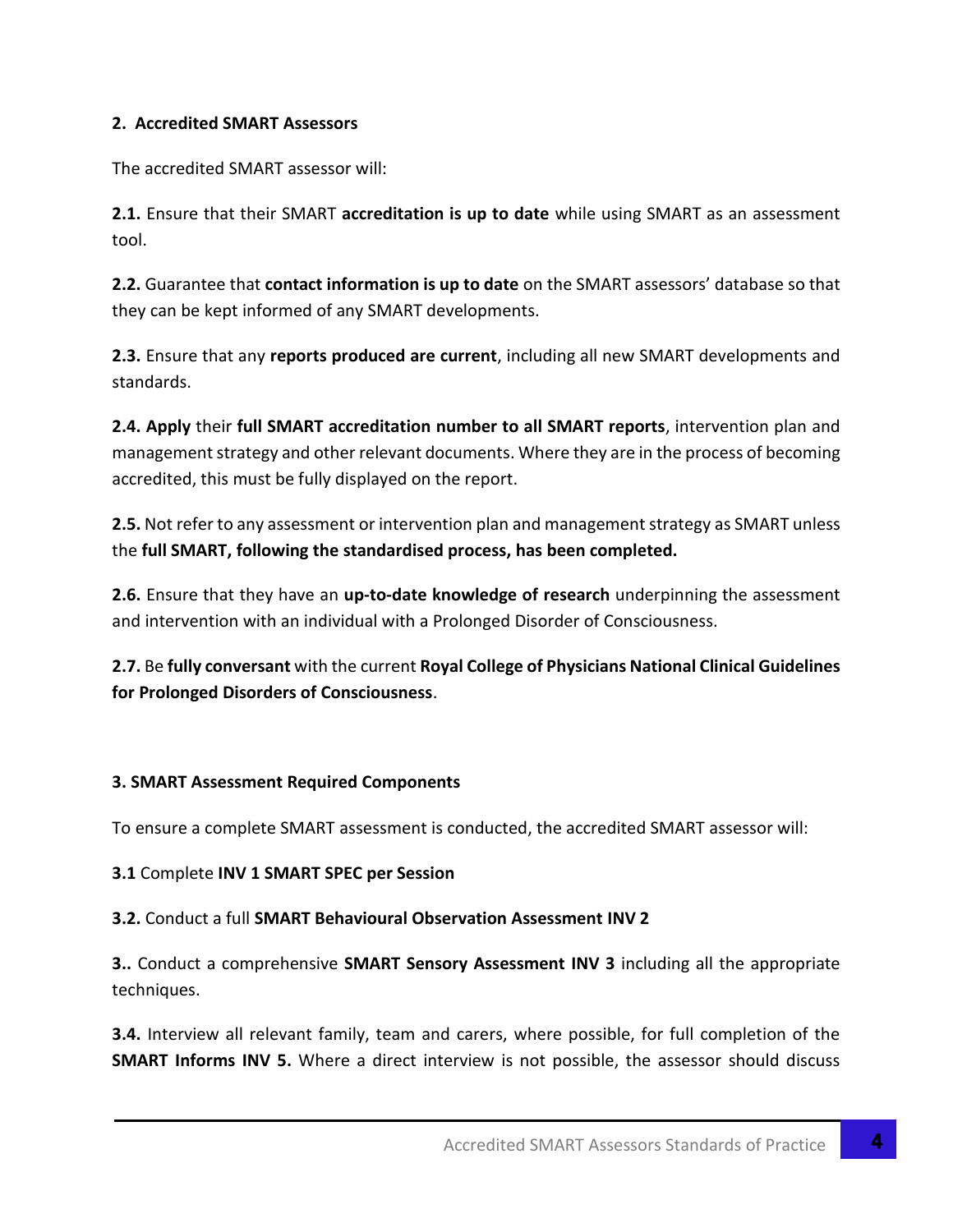observation of responses by telephone. In rare circumstances, the assessor will provide the **SMART Informs INV 5** forms and review feedback. The inclusion of family/carers/team observations should be clearly indicated in the SMART report with a rationale provided for the method of data collection used.

3.5 Complete the Client Personal Preferences **Appendix 1 in the SMART report template.**

**3.6.** Conduct **SMART Formal Observations** of any significant responses reported by the family, team and/or carers. Where this is not possible, the accredited SMART assessor must identify the observation of these responses as a matter of priority in the SMART treatment programme or SMART recommendations within the SMART report, as applicable to the setting.

## **4. SMART Report**

To ensure a comprehensive report, the accredited SMART assessor will produce a SMART report using the current SMART report template S12, with all sections and Appendices 1-6 completed in full:

The appendices are:

- 1. Client Personal Preferences
- 3. SMART SPEC Audit
- 4. SMART Behavioural Observation Summary
- 5. SMART FORMAL Assessment Summary
- 6. SMART INFORMS summary

Other optional, but **recommended item**:

➢ SMART Behavioural Observation Graphs.

# **5. SMART Intervention Plan and Management Strategy Review**

The accredited SMART assessor will ensure timely and frequent reviews/monitoring programme with clear, measurable and patient-specific goals and clearly define future assessment/reviews required and define appropriate periods.